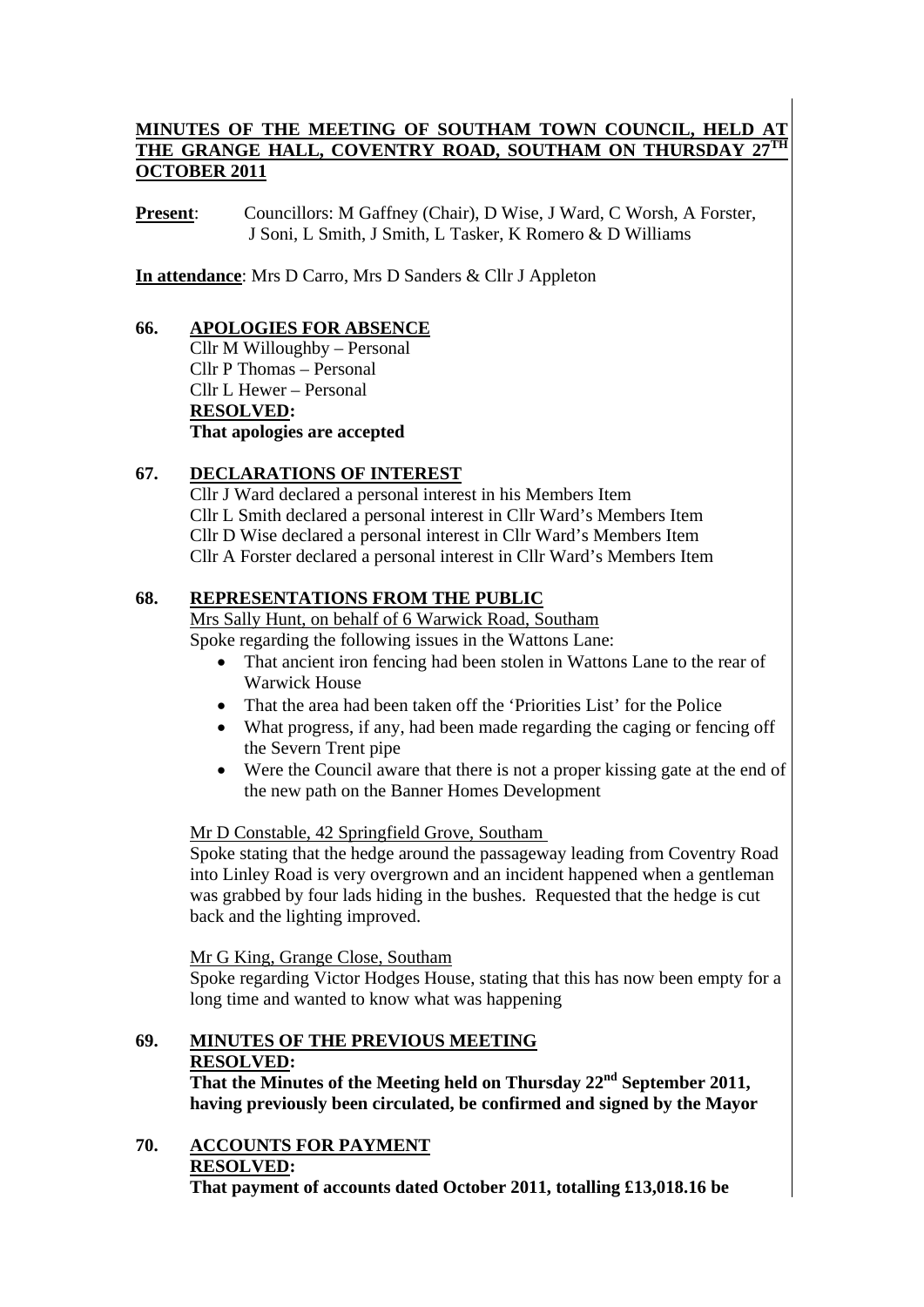#### **authorized.**

#### **71. APPLICATIONS FOR PLANNING PERMISSION**

i) Council considered the applications for planning permission detailed on the schedule dated October 2011 upon which the Town Council had been consulted by Stratford District Council

ii) Planning Application decisions dated October 2011 **Noted**  iii) Planning Committee Meeting Dates

**Noted** 

#### **72. TOWN CLERK'S REPORT**

#### **72.1 PUBLIC REPRESENTATIONS**

#### Mrs Hunt

Was advised that a kissing gate had now been installed at the end of the path **RESOLVED:** 

**i)To write to the Police and ascertain why the Wattons Lane area has been removed from the priority list when there still appears to be a problem ii)To chase Severn Trent regarding the pipe** 

Mr Constable

**RESOLVED:** 

**To ascertain who owns the hedge and lighting and report back to ENV**  Mr King

Was advised that it was envisaged that the public would be made aware of the proposals for Victor Hodges House by the end of the year

#### **72.2 SHARING OF BESPOKE PLANNING TRAINING TO ASSIST WITH COMPLICATED APPLICATIONS**

Members' were advised that the cost of the planning training that Napton Parish Council is trying to organise will be approximately £50 - £80 per person **RESOLVED:** 

**That those members wanting to attend planning training should attend the free planning training organised by WALC and CPRE** 

#### **72.3 LOOSE DOGS AND DOG FOULING – RECREATION GROUND**

Members considered correspondence from a resident complaining about loose dogs and dog fouling in the Park Lane Recreation Ground **RESOLVED:** 

**To respond to the resident advising that, due to there being only one Dog Warden for the district it is very difficult to enforce. To encourage the resident to report any instances to the Dog Warden and inform him that the Council will be looking into distributing leaflets through dog related retailers to see if they will help combat the problem** 

#### **72.4 PINDERS ALL HUMAN PRODUCTION CIRCUS 2012 TOUR RESOLVED:**

**That the Town Council authorize Pinders All Human Production Circus to use the Park Lane Recreation Ground in October 2012, subject to the normal letting conditions and advise that October may not be the best time to come due to the MOP taking place during the same month**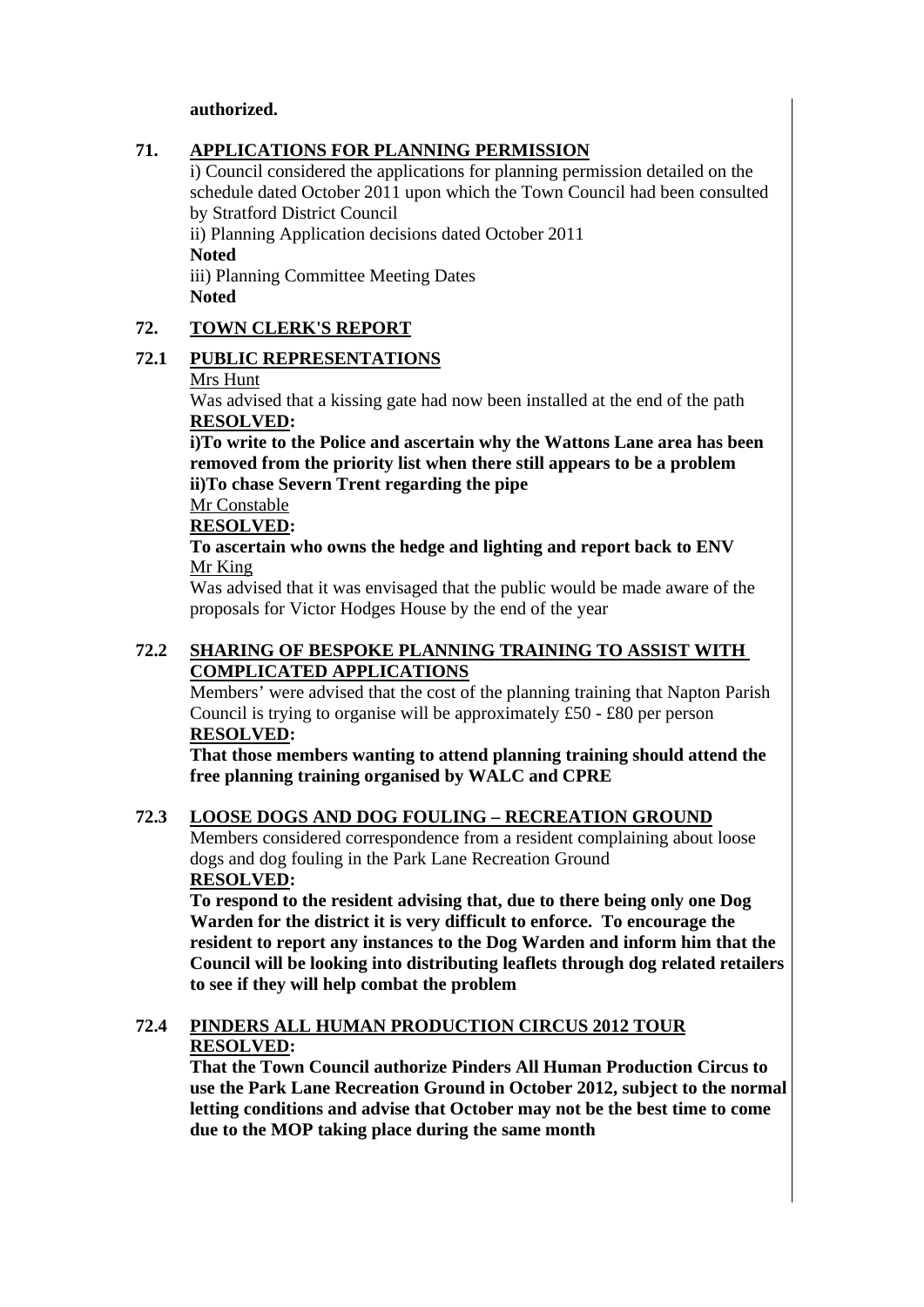#### **72.5 MEETINGS/TRAINING/EVENTS**

- Friday  $4<sup>th</sup>$  November 2011 at Norton Lindsey Village Hall Briefing Event for all Chairmen and Aspiring Chairmen =  $Cost £35.00$
- Saturday  $3<sup>rd</sup>$  December 2011 at Wolston Community Centre Briefing Event for all Chairmen and Aspiring Chairmen =  $Cost £35.00$
- Saturday  $14<sup>th</sup>$  January 2012 at Merestone Park, Southam, 10am Midday the 'Woodland Trust Tree Planting' as a result of monies raised during Cllr Jane Soni's Mayoral Year
- **Free Event** WALC & CPRE are inviting both members of the public and Town and Parish Councils to the following event to be held on three separate occasions, details are as follows:

Supporting Communities and Neighbourhoods in Planning Saturday 28<sup>th</sup> January 2012 - Fillongley Village Hall Saturday  $11^{th}$  February 2012 – Dunchurch Village hall Saturday  $24<sup>th</sup>$  March  $2012$  – Ettington Community Centre

#### Agenda Items

Communities and Their Role in Planning Workshop – Complexities of A Large Scale Development Neighbourhood Development Plans and Community Led Planning Tools Neighbourhood Development Plans

Please inform the Clerk should you wish to attend any of these events

• Saturday  $31<sup>st</sup>$  March 2012 – Dunchurch Silver Band - Mayor's Charity Event in aid of Afghan Heroes – Tickets Cost £10.00

#### **RESOLVED: Noted**

# **72.6** COUNCIL MEETING DATES<br>Thursday  $24^{\text{th}}$  November 2011 Thursday  $10^{\text{th}}$  November 2011

Thursday  $24<sup>th</sup>$  November 2011 December – Christmas Recess Thursday  $12^{th}$  January 2012 – Precept Thursday 26<sup>th</sup> January 2012 Thursday  $23^{\text{rd}}$  February 2012 Thursday  $9^{\text{th}}$  February 2012 Thursday  $22<sup>nd</sup>$  March 2012 Thursday  $8<sup>th</sup>$  March 2012 Thursday 26<sup>th</sup> April 2012 Thursday 12<sup>th</sup> April 2012 Thursday  $10^{th}$  May 2012 (Annual Town Meeting & Mayormaking) Thursday 24<sup>th</sup> May 2012 **Noted** 

**73. CORRESPONDENCE**

- **73.1 SOUTHAM FIRST THANK YOU Noted**
- **73.2 SOUTHAM COMMUNITY MINIBUS GRANT THANK YOU Noted**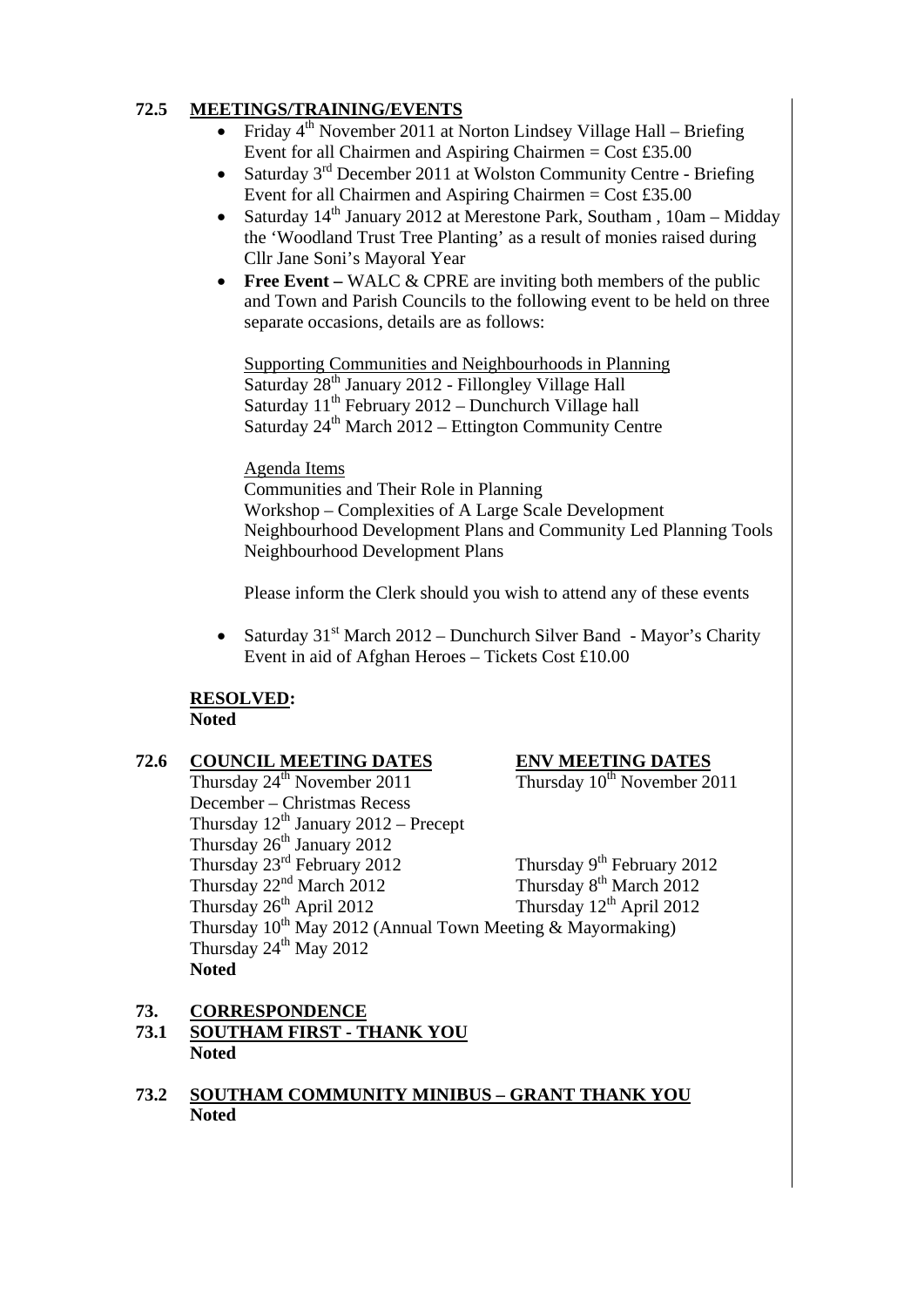#### **73.3 THE 2013 REVIEW OF PARLIAMENTARY CONSTITUENCES IN ENGLAND**

#### **RESOLVED:**

**To put the information onto the Town Council website making reference to**  the consultation day taking place at Shire Hall on  $11<sup>th</sup>$  November 2011

#### **73.4 PROPOSED BASE STATION SITE-SHARE AT CS 24720 SCHOLASTIC LTD, WESTFIELD RD, SOUTHAM Noted**

#### **74. REPORT ON A MEETING OF THE ENVIRONMENTAL WORKING PARTY ON 8th SEPTEMBER 2011**

#### **74.1 ANNUAL RETURN 2010/2011 AND ACCOUNT AND AUDIT REGULATIONS**

Members were advised that an unqualified audit opinion had been given in relation to the Annual Return 2010/2011 and that the Council needs to review the effectiveness of the system of internal control on an annual basis **RESOLVED:** 

#### **i)That Cllr J Ward and Cllr M Willoughby be the additional members appointed to the Finance Working Party**

**ii) That the Finance Working Party reviews the effectiveness of the system of internal control** 

**iii)That the Town Clerk arranges a Finance Working Party meeting to take place in December (in the evening)** 

#### **74.2 STANDING ORDERS RESOLVED: Council to adopt revised Standing Orders and that 'Item 14 page 12' remains 5 members plus the member proposing (6 members in total)**

#### **74.3 PROPOSAL TO CLOSE PUPIL REFERRAL UNIT**

Members considered correspondence from WCC **RESOLVED: i)To respond with the following questions:** 

**How are they to deal with the schools that do not have the space to teach individuals separately? How are they going to integrate learners back into schools if this is not successful? How are they going to allocate funds to individual schools?** 

#### **74.4 MEETING REQUEST FROM A MR PETER BROOKS RE: PROPOSED DEVELOPMENT ON LAND EAST OF BYPASS RESOLVED: i)That Browns Bridge Ward members meet with Mr Brooks**

**ii) That the meeting lasts for a maximum time of 1hour** 

**iii)That Mr Brooks only brings with him one other representative** 

**iv)That the Town Clerk arranges the meeting**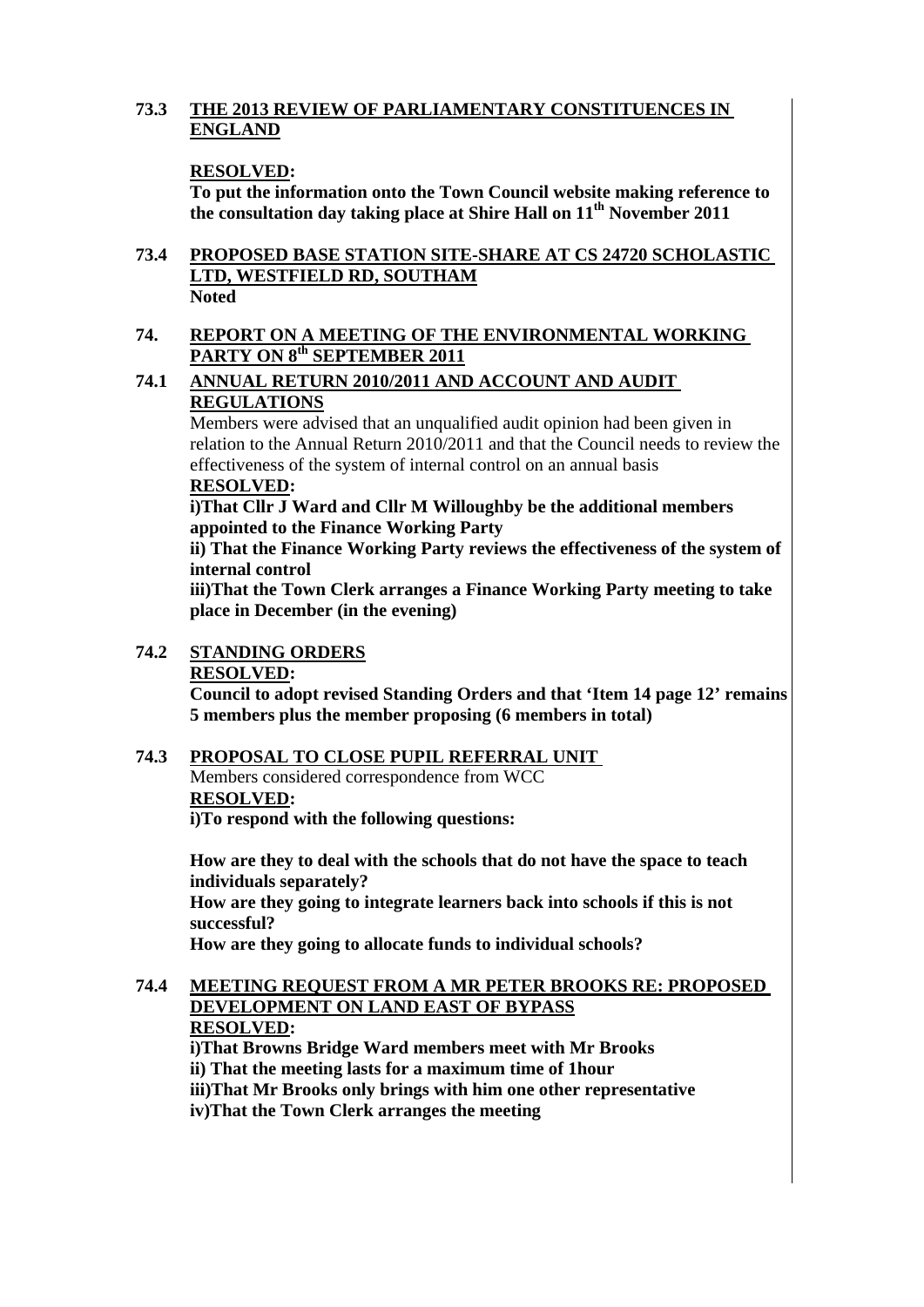#### **74.5 SOUTHAM COLLEGE FOOTBALL PITCH – REQUEST TO RELEASE FUNDING**

Members considered correspondence from Southam College asking the council to release the £10,000 funding that was promised for the football pitch development subject to the Council approving a Primary School usage policy.

### **RESOLVED:**

**i)Town Clerk to contact Primary Schools in Southam to ascertain if they are happy with the following hours:** 

**First Year – 6 hours of free primary school usage over the two week timetable** 

**Second Year – 8 hours** 

**Third Year – 10 hours** 

**ii)If the schools confirm they are happy then the Council will resolve to release the funds** 

**iii)To establish if the Primary Schools usage time is for Southam Primary Schools or Primary Schools in general** 

#### **74.6 SOUTHAM ROUNDABOUT PROPOSALS**

Members considered correspondence from WCC seeking views on the landscaping proposal for the roundabout nearest to Tesco which is being funded as part of the S106 agreement.

#### **RESOLVED:**

**i)To respond stating the Town Council support the design using the 'Autumn Gold' colour but question the block paving over run and request that this remains** 

### **74.7 ORBIT HEART OF ENGLAND TOWN CENTRE DEVELOPMENT PROPOSALS**

#### **RESOLVED:**

**i) That each member submits their comments individually, via email to the Town Clerk by 17th October 2011 (see Appendix A)**

**ii) That the Town Clerk obtains a 'Statement of Need' from Orbit** 

#### **74.8 DEVELOPMENT OF VICTOR HODGES HOUSE – DIVERSION OF FOOTPATH SM20**

Members considered correspondence from Orbit advising that a footpath which currently passes behind Victor Hodges would need to be diverted **RESOLVED:** 

**i)To respond stating that Southam Town Council supports the diversion of the footpath** 

**ii) Although the Council are not opposing the footpath being diverted, the Town Clerk is requested to contact any parties which she feels would be interested in the decision** 

#### **74.9 COMMUNITY LINKS TRANSPORT SERVICE**

Members considered correspondence from WALC advising that funding for this service is being withdrawn in the next financial year and as a result Parish and Town Councils are being asked to financially contribute to the service, via their precept.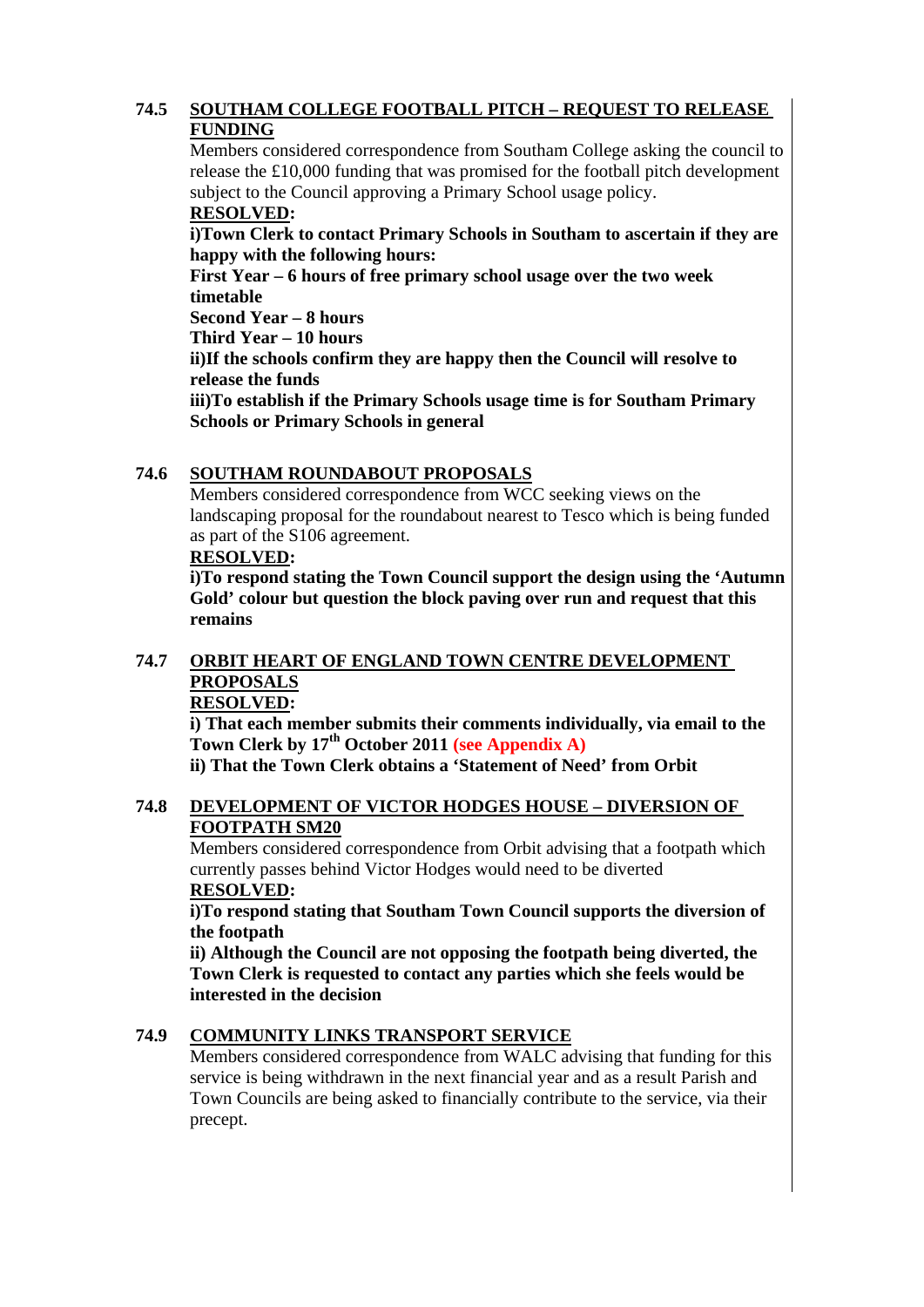#### **RESOLVED:**

 **i)To respond stating that the Town Council agree in principle to support the service, but at this time defer the decision regarding financial commitment (see Appendix B)** 

 **ii)To request a breakdown of the £232,000 from WCC to establish how much of that money has been spent already and the annual costs for each individual service**

#### **79.10 CHRISTMAS OFFICE OPENING HOURS RESOLVED: The Town Council Office will close at 1pm on Friday 23rd December 2011 and reopen on Tuesday 3rd January 2012 at 9am**

#### **79.11 ISSUES FOR COUNTY AND DISTRICT COUNCILLORS RECOMMENDATION To ask for an update on the future of The Grange**

**79.12 PLANNING APPLICATION See attached** 

## **80. REPORT ON A YOUTH MEETING AT SOUTHAM COLLEGE ON 11TH OCTOBER 2011**

#### **In Attendance**

Cllr Ann Forster, Cllr Jane Soni, Caroline Johnson, Brian Howard (Southam First), 2 student reps of each year group, Head girl and Head boy, Miss Donavon (staff), Business Manager (Andy Mason), Deputy Head (Roger Eadon)

The students had prepared questions for the Councillors. We were able to tell them about the structure of the Town Council and its responsibilities and also how we spent money in the town, highlighting the contribution to the Rec. Feedback was in favour of the MUGA. A student, Callum, from Year 10, gave a presentation for a skate park in the town. He had gained 150 signatures in favour plus costings for equipment and a possible layout. He was able to outline benefits and willingness to be involved in raising money. On behalf of the TC we advised that the TC would discuss the possibility of allocating money from the next budget towards the scheme. We would certainly recommend that the TC maintains contact with Callum and encourage his enthusiasm and commitment. Caroline gave information about the possible future of the Youth Centre Room at the Graham Adams Centre. Brian outlined the role of Southam  $1<sup>st</sup>$  and how its schemes could involve the College.

It was a very positive meeting; the students were keen, enthusiastic and engaged. They had ideas to promote the College in the Community eg for distributing their newsletter to the Voluntary Groups in the Town, and asking businesses to display student art work in their windows during their 'Art Week' as well as having an exhibition at the College. They did not know about the Cardall Collection so we were able to give them relevant information about that. Both Ann & Jane expressed their willingness to attend future meetings with the students; this will probably be 1 meeting per half term.

#### **RESOLVED:**

 **That the report is adopted**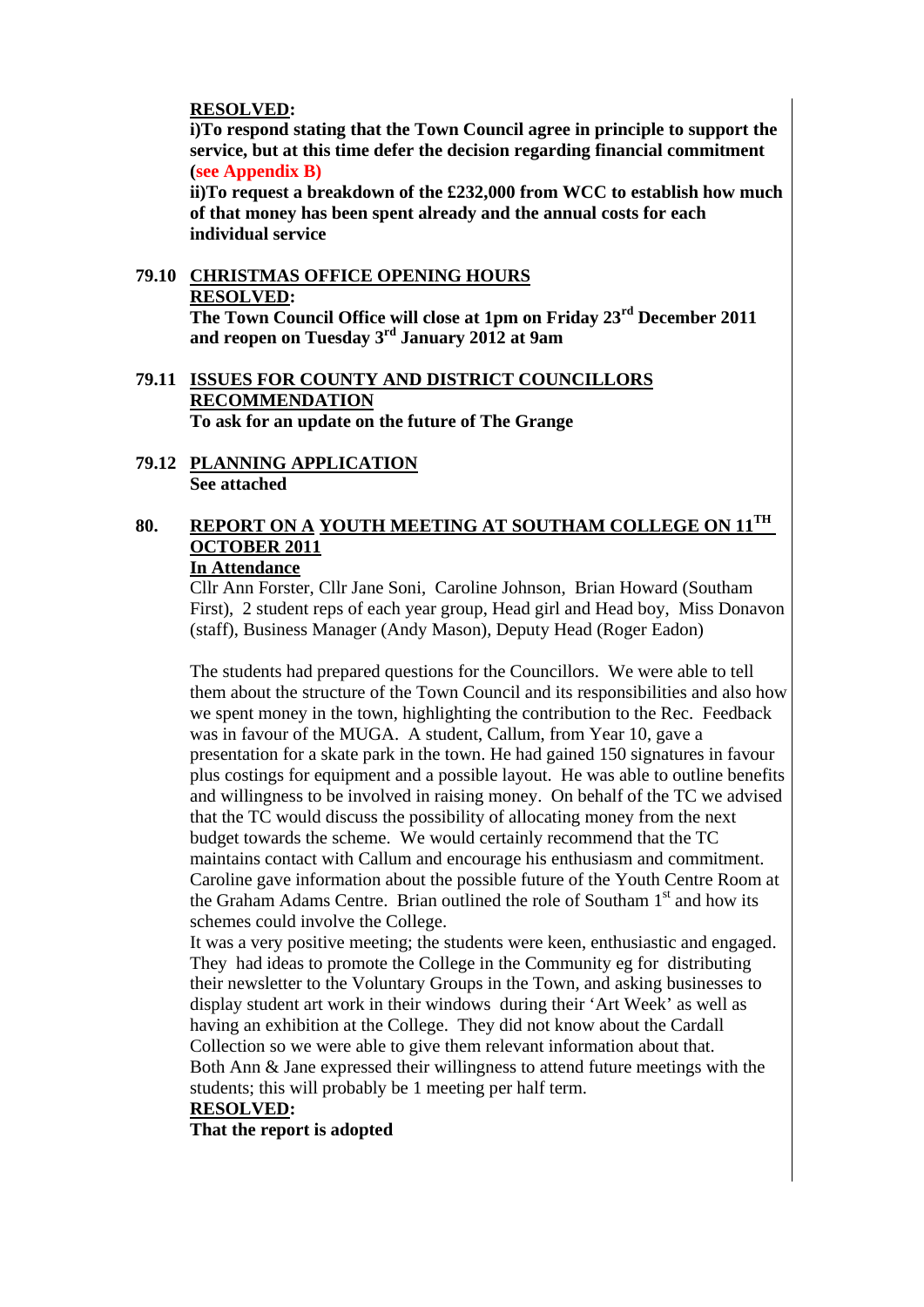#### **81. REPORT ON A MEETING OF THE ST JAMES CHURCHYARD WORKING PARTY ON 29TH SEPTEMBER 2011**

The Town Clerk updated members advising the following:

- That St James Church had written to the Town Council in 2008 advising that they only had 4 to 5 years of space left for burials.
- That the Town Council is not a Burial Authority and neither is Stratford District Council (SDC)
- That Southam Town Council has written to SDC requesting that they become a Burial Authority
- That SDC has advised that the matter was discussed at the Cabinet meeting on  $23<sup>rd</sup>$  May 2011; it was decided to defer the issue while a detailed report was prepared by officers and that it would go to a cabinet meeting as soon as such a report can be finalised
- That the Coventry Diocese has confirmed they have no available land

• Southam United Charities has confirmed that they have no available land **RESOLVED:** 

**i)To chase SDC re: report to cabinet about becoming a Burial Authority ii)To ascertain whether the existing churchyard could be extended along towards the river** 

#### **82. MEMBER'S ITEM – CLLR J WARD**

Southam-in-Bloom are looking to place a Stone Trough Planter on the pathway on Market Hill, directly outside the old Craven Arms Hotel.

We are seeking permission to place the planter from Southam Town Council; we will also seek permission from Warwickshire County Council and the house holder.

The details of the planter are as follows, a photo is also attached of the proposed planter and of the area in question.

Trough measuring 27 inches depth x 17 inches tall x 60 inches long. **RESOLVED:** 

 **i)That Southam Town Council support the proposal subject to liaison with the owners of the property and WCC** 

#### **ii)That Southam Town Council will be responsible with regards to Public Liability**

 **iii)That Southam Town Council will take on the future maintenance of the planter if Southam in Bloom cease to exist** 

#### **83. ISSUES FOR DISTRICT AND COUNTY COUNCILLOR** Cllr J Ellard

Advised the following:

- That she had nothing to report regarding 'The Grange' but would find out and update members at the November meeting
- That she understood that SDC would not be willing to become a Burial Authority on the grounds of cost but would obtain confirmation in writing to this effect
- That the 'New Housing' number for the district would be 8000 (up to 2025), there will be no large estates and the next stage in the process is land allocation consultation
- Stated that the Wood Street Public Toilets will not be closing; there will be no charges for using them and SDC are looking at ways of how revenue can be raised i.e. having an umbrella machine in them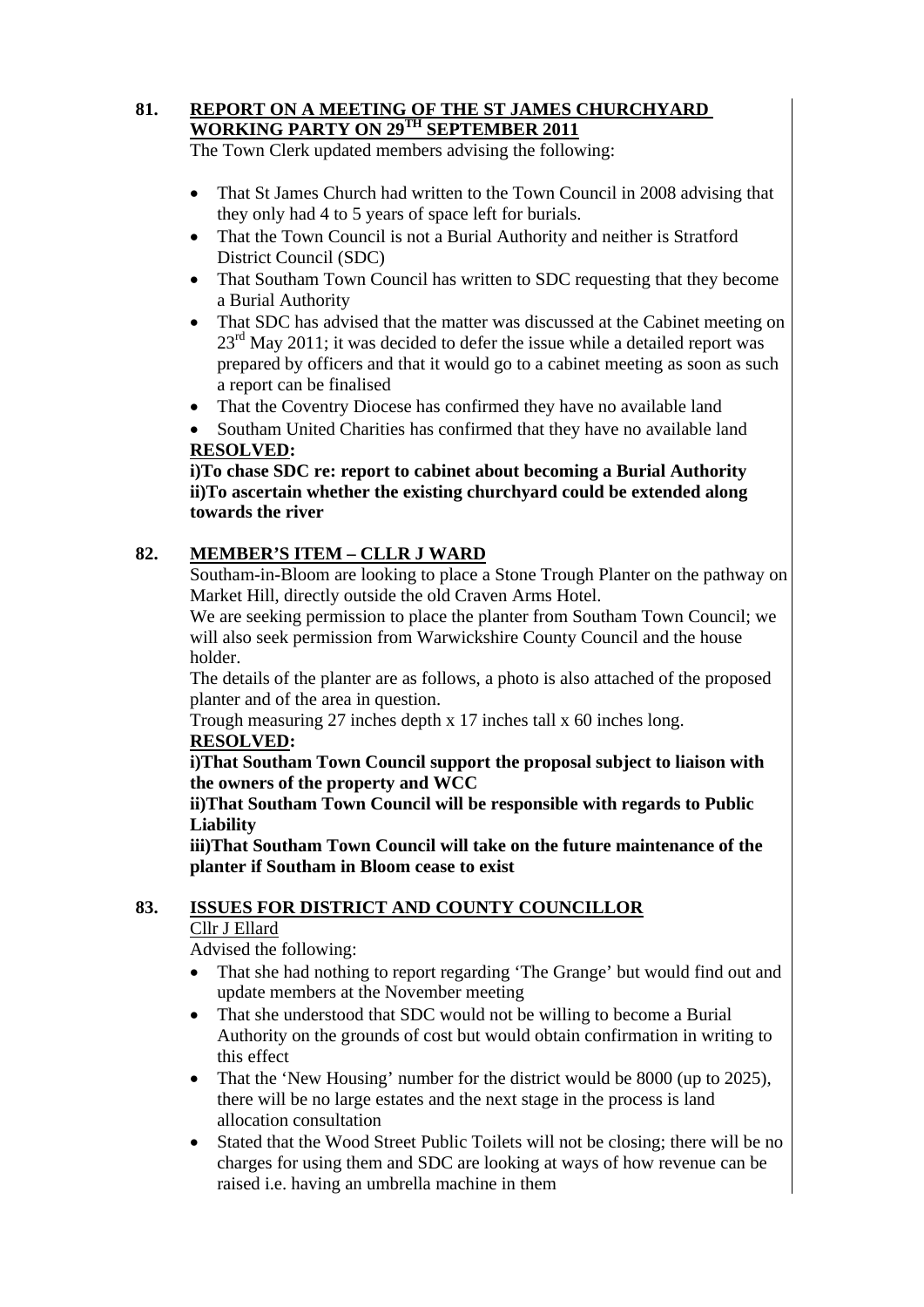Cllr J Appleton

Advised the following:

- That the Telefonica UK Ltd correspondence related to O2
- That the WCC Children and Adult Director has merged to create a 'People' Director'
- That following the recent accidents on the A426, it has been established that the speed limit should be reduced to 50 mph and that funding needs to be found to implement it
- That he will find out what it happening with regards to the Bus Stop on Coventry Road and whether it has been moved back to its original position

#### **84. BUSINESS WHICH IN THE OPINION OF THE MAYOR SHOULD BE CONSIDERED AS A MATTER OF URGENCY**

#### **84.1 CLLR P THOMAS – LETTER OF RESIGNATION**

The Mayor read out a resignation letter from Cllr P Thomas  **RESOLVED: i)That with regret Southam Town Council accepts Cllr P Thomas's resignation ii)That a Casual Vacancy is advertised iii) That a letter of thanks is sent to Mr P Thomas** 

### **85. EXCLUSION OF THE PUBLIC FROM THE MEETING**

It was moved and

**RESOLVED: that pursuant to Section 1(2) of the Public Bodies (Admission to Meetings) Act 1960 the public be excluded from the meeting because publicity would be prejudicial to the public interest by reason of the confidential nature of the business to be transacted** 

#### **86. STAFF SALARIES AND PAYMENT FOR SERVICES RESOLVED: To authorise payments of staff salaries dated October 2011**

# **87. MOP**

Members considered correspondence regarding the MOP **RESOLVED: i)To respond to the resident accordingly ii)That the Mayor and Town Clerk meet with Thomas Jones Fun Fairs and the Showman's Guild to discuss the issues raised iii)That the correspondence is put to ENV for further discussion** 

# **88. LIAM NEVIN – MONITORING OFFICER**

Members' considered correspondence relating to a complaint that was made regarding the conduct of some Councillors on the previous Council **Noted** 

#### **Meeting closed 9.11pm**